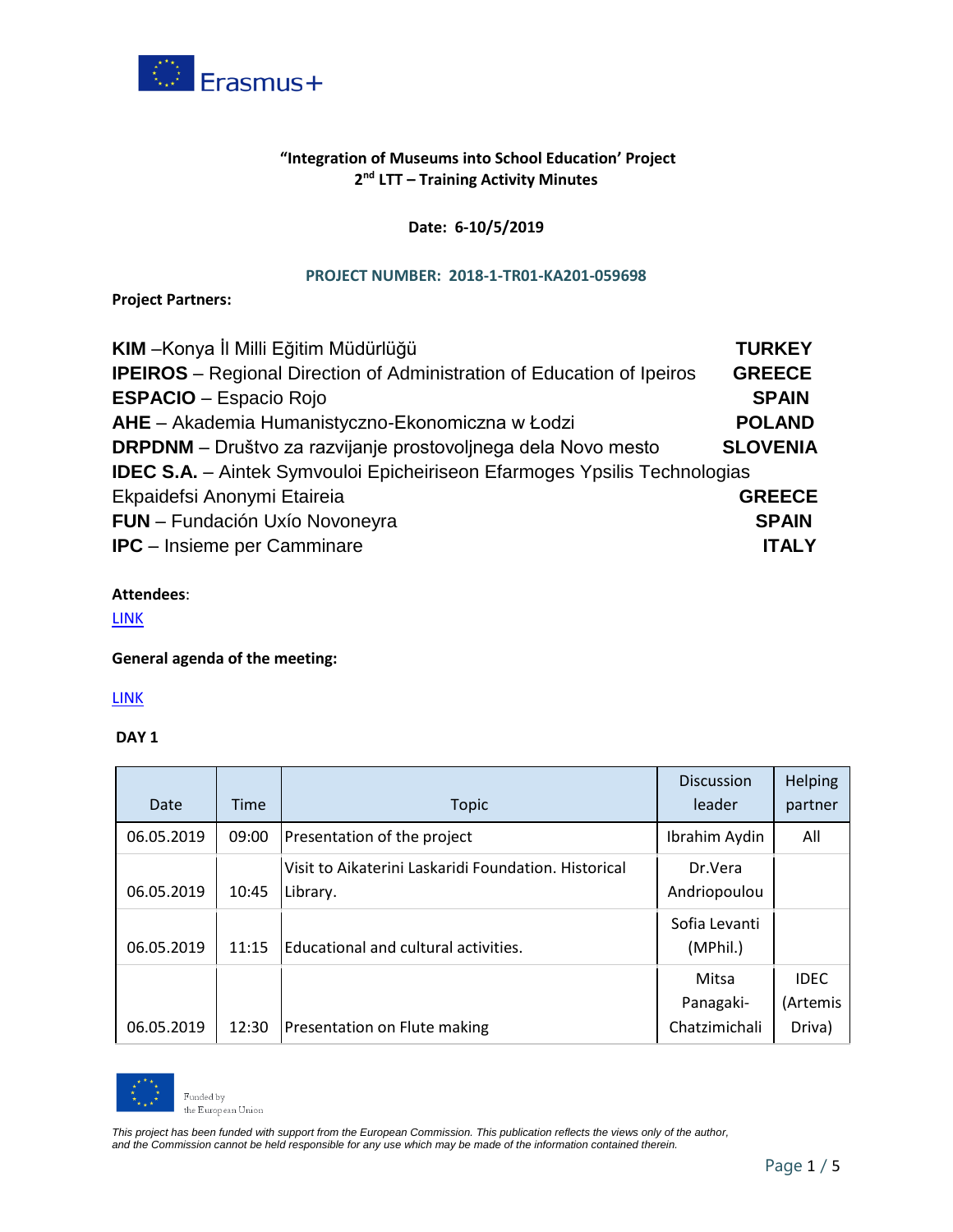

|            | Information about the fundamental elements of a | Konstantina    |  |
|------------|-------------------------------------------------|----------------|--|
| 06.05.2019 | 15:30 lesson plan for interdisciplinary classes | Spiliotopoulou |  |

Ice Breaking Activity. (IDEC) Drawing. Team portrait of each participant.

Ibrahim Aydin presented shortly the project and what has been done and needs to be done.

Dr.Vera Andriopoulou guided participants of the 2<sup>nd</sup> LTT to the short exhibition presented at Aikaterini Laskaridi Foundation. Sofia Leventi informed participants of the 2<sup>nd</sup> LTT about the educational and cultural activities that the Foundation carries out during school visits.

Presentation of the project. (KIM)

Presentation on Flute making by Mitsa Panagaki Chatzimichali. She narrated how she got inspired to play the flute and she explained us in detail the whole procedure of making a flute and things to be considered. Small talk on women's association.

Konstantina Spiliotopoulou presented an approach of how an interdisciplinary lesson can be considered successful by combining 3 basic subjects: Art, Geography and History. 5 classification of viewers.

#### **DAY 2**

#### **Theme: History combined with Geography and Art**

| Date       | Time  | <b>Topic</b>                                            | Discussion leader  | Helping<br>partner |
|------------|-------|---------------------------------------------------------|--------------------|--------------------|
|            |       |                                                         | Sonsoles Gómez     |                    |
|            |       |                                                         | Jiménez            |                    |
|            |       |                                                         | Patricia Gutierrez |                    |
|            |       |                                                         | Ortega             |                    |
|            |       | Short presentation of a video made by the teachers      | Raquel Carbonell   |                    |
| 07.05.2019 | 09:00 | of Espacio Rojo                                         | Escamilla          |                    |
| 07.05.2019 | 09:30 | Preparation and evaluation of a museum                  | Magdalini Vlami    |                    |
|            |       | Presentation of a lesson plan according to the lesson   | Halil Ibrahim      |                    |
| 07.05.2019 | 10:15 | plan template                                           | Kinali             |                    |
|            |       | History combined with Geography and Art. Creating       |                    |                    |
|            |       | 1 sample interdisciplinary lesson plan about a visit to |                    |                    |
| 07.05.2019 | 11:15 | the Ancient Theater of Dionysos.                        | Magdalini Vlami    |                    |

The 3 teachers form Espacio Rojo (Sonsoles,Patricia and Raquel) presented to all participants a short video that they created with their students during a walk in Madrid. They asked their students to observe all the

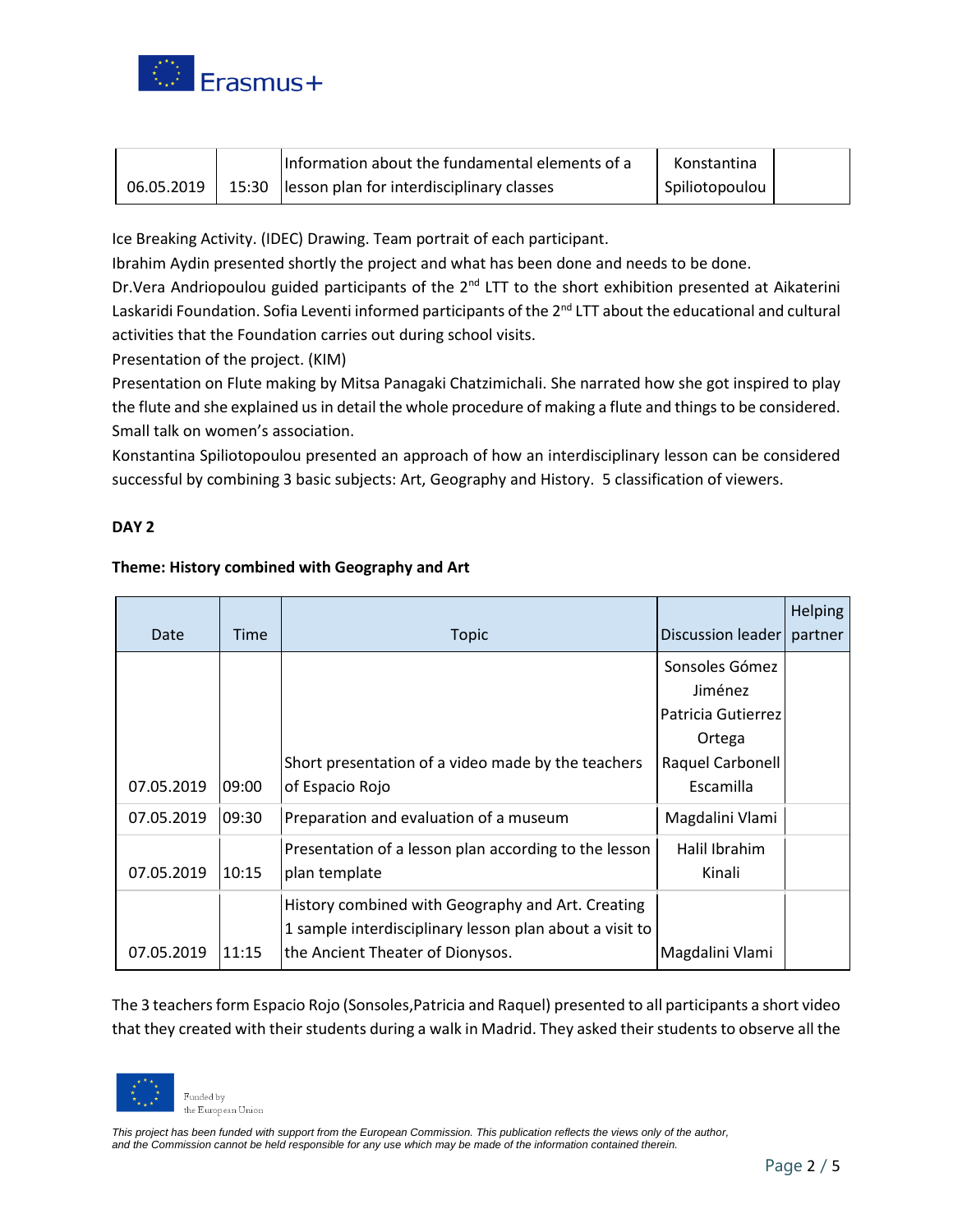

statues in the city of Madrid that were related to Greek mythology.

Magdalini Vlami presented a lesson plan inspired by the structure of Jeniffer Tuffy. According to her model, there are 4 different stages to divide a lesson plan: 1) pre-planning, 2) interaction, 3)task oriented activities/projects and 4) follow up.

Halil Ibrahim Kinali presented a well-structured, detailed lesson plan on how to carry out an "on the spot" lesson in a museum. All the 3 stages : before, during and after the lesson were described thoroughly. All the participants learnt what they need to pay attention to when organising a visit to a museum.

Magdalini Vlami presented the lesson plan and the activities of an open-air environment with the main focus on History combined with Geography and Art. The lesson plan had to do with a visit to the ancient theater of Dionysos and was implemented in the afternoon.

Guided visit to the Acropolis and the Acropolis museum. Implementation of the lesson plan at the Ancient Theater of Dionysos.

## **DAY 3**

## **Theme: Geography combined with History and Art**

|            |       |                                                         | <b>Discussion</b> | Helping               |
|------------|-------|---------------------------------------------------------|-------------------|-----------------------|
| Date       | Time  | Topic                                                   | leader            | partner               |
|            |       | Evaluation of Tuesday's activity concerning the         |                   |                       |
|            |       | implementation of the lesson plan at the Ancient        | Magdalini         | <b>IDEC</b> (Artemis) |
| 08.05.2019 | 09:00 | Theater of Dionysos.                                    | Vlami             | Driva)                |
|            |       | Geography combined with History and Art. Creating       |                   |                       |
|            |       | 1 simple interdisciplinary lesson plan for the visit of | Georgios          | <b>IDEC</b> (Artemis) |
| 08.05.2019 | 09:30 | Poseidon's temple at Sounio.                            | Theodosiou        | Driva)                |

Magdalini Vlami wrote an evaluation sheet concerning Tuesday's implementation at the Ancient Theater of Dionysos and Artemis Driva handed it out to be completed and then gathered all the answers and presented them briefly.

Georgios Theodosiou presented the lesson plan and the activities of an open-air environment with the main focus on Geography combined with History and Art. The lesson plan had to do with a visit to the temple of Poseidon at Sounio. Apart from that he gave many other information relevant to the place of the implementation of the lesson plan that we visited afterwards. This information had to do with historical data, characteristics of geography and some pieces of art, such as literature. Then participants formed teams and working sheets were handed out to each team.

Visit to the temple of Poseidon at Sounio.

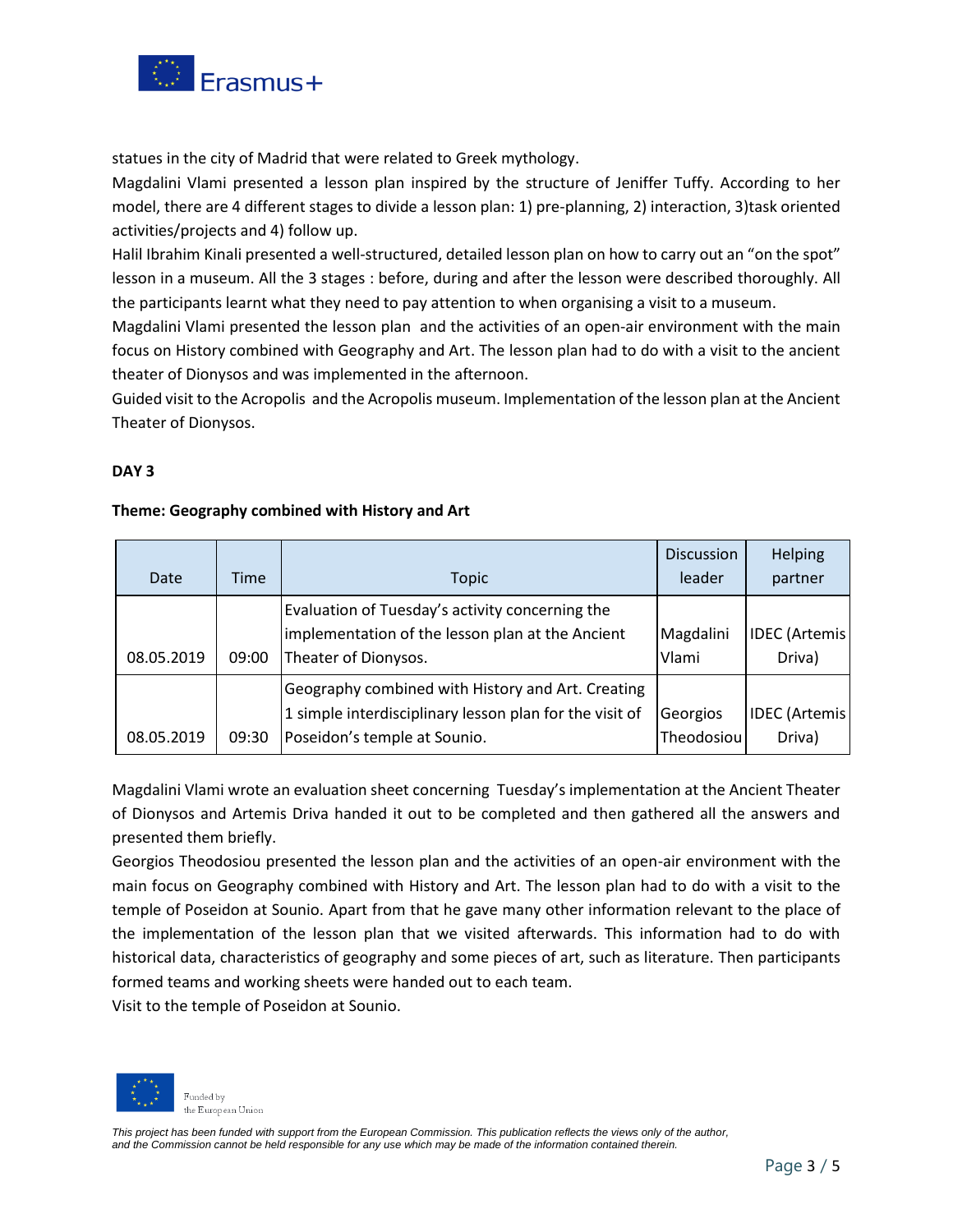

#### **DAY 4**

#### **Theme: Art combined with History and Geography**

|            |             |                                                     | <b>Discussion</b> | Helping      |
|------------|-------------|-----------------------------------------------------|-------------------|--------------|
| Date       | <b>Time</b> | <b>Topic</b>                                        | leader            | partner      |
|            |             |                                                     | Kallia            |              |
|            |             |                                                     | Papatheodorou     |              |
|            |             | Visit to Daphni Monastery with interdisciplinary    | and Odusseas      | Artemis      |
| 09.05.2019 | 9:00        | tour.                                               | Selios            | <b>Driva</b> |
|            |             |                                                     | Kallia            |              |
|            |             |                                                     | Papatheodorou     |              |
|            |             |                                                     | and Odusseas      | Artemis      |
| 09.05.2019 | 11:15       | Mosaic Workshop at 3 <sup>rd</sup> Gymnasio Nikaias | <b>Selios</b>     | <b>Driva</b> |

Kallia's Papatheodorou interdisciplinary tour at Daphni Monastery was focused on Art combined with Geography and History. Detailed information was given about the mosaics of Daphni's Monastery, about the selection of the colours, the way the figures were presented and how these mosaics were made. Odusseas Selios added crucial information about the technique, the materials and about figures in Art in general. Simultaneous interpretation in English by Artemis Driva was carried out throughout the visit. Then all participants moved to the school, to the 3<sup>rd</sup> Gymnasium of Nikaia, where they had the chance to make a mosaic from scratch by themselves with the important guidance and explanation by Kallia Papatheodorou and Odusseas Selios.

#### **DAY 5**

| Date       | Time  | <b>Topic</b>                                                                                                                                         | <b>Discussion</b><br>leader           | Helping<br>partner                |
|------------|-------|------------------------------------------------------------------------------------------------------------------------------------------------------|---------------------------------------|-----------------------------------|
| 10.05.2019 | 09:00 | Visit the Hellenic Maritime Museum -Information<br>about the educational activities that the Hellenic<br>maritime Museum offers during school visits | loanna<br>Mpermpili -<br>Archeologist |                                   |
| 10.05.2019 | 10:45 | Evaluation of Thurday's activity                                                                                                                     | Kallia<br>Papatheodo<br>rou           | <b>IDEC</b><br>(Artemis<br>Driva) |
| 10.05.2019 | 11:15 | General evaluation of the week                                                                                                                       | KIM<br>(Ibrahim                       | <b>IDEC</b><br>(Artemis           |



Funded by the European Union